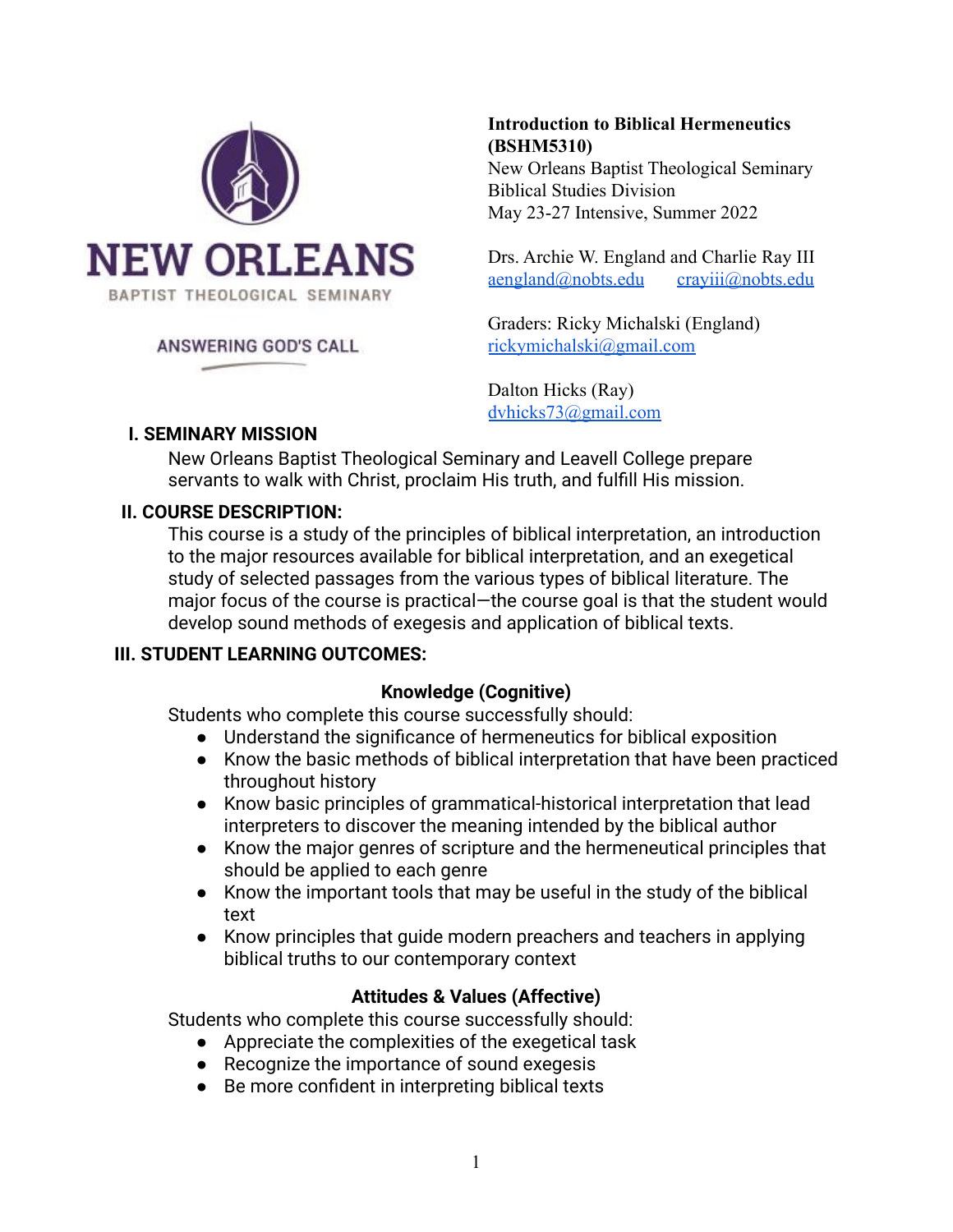## **Skills (Psychomotor)**

Students who complete this course successfully should be able to:

- Contextualize New Testament texts within their ancient historical, cultural, social, and literary settings for the purpose of interpretation
- Prepare word studies that lead the interpreter to understand better the biblical author's usage of special vocabulary significant to the exegetical task
- Write a formal paper using required form and style guidelines that integrates learning activities of the course into the sound exegesis of an assigned passage
- Derive timeless truths from the biblical text and show how these should affect the beliefs and behavior of contemporary Christians

## **IV. TEACHING METHODOLOGY:**

Class sessions will consist of presentations overviewing units of study followed by general discussion. Readings and lectures are central to covering the knowledge base needed for the course. Small group discussions allow for student interaction with the material presented. Multimedia technology, including video, audio, graphics, and presentation media, are incorporated into classroom activity to enhance the learning process. Biblical texts are used as examples to illustrate hermeneutical principles discussed in class. The combination of reading, lectures, multimedia, class discussions, and small groups should help build appreciation for sound exegesis of the Bible.

Class preparation will consist of textbook readings according to the syllabus schedule, book reports, and execution of written assignments. That is, the student's skills as an exegete are developed further through written assignments related to word studies, background studies, and an exegetical paper.

## **V. REQUIRED TEXTS:**

- The Bible: any modern committee translation, such as RSV, NRSV, NIV, **NASB**
- Fee, Gordon D. and Douglas Stuart. *How to Read the Bible for All Its Worth*. 4th ed. Grand Rapids: Zondervan, 2014 (= FS)
- Klein, William, Blomberg, Craig, and Robert Hubbard. *Introduction to Biblical Interpretation*. Third edition. Downers Grove, IL: InterVarsity Press, 2017 (= KBH).

## **VI. OTHER RESOURCES**

- Please refer to the Blackboard site for all lecture material.
- For NOBTS assistance with technology issues, call ITC (504-816-8180) or consult the following websites:
	- For online registration, financial account, online transcript, etc.
		- [selfserve.nobts.edu](https://selfserve.nobts.edu/)
		- [selfserve@nobts.edu](mailto:selfserve@nobts.edu)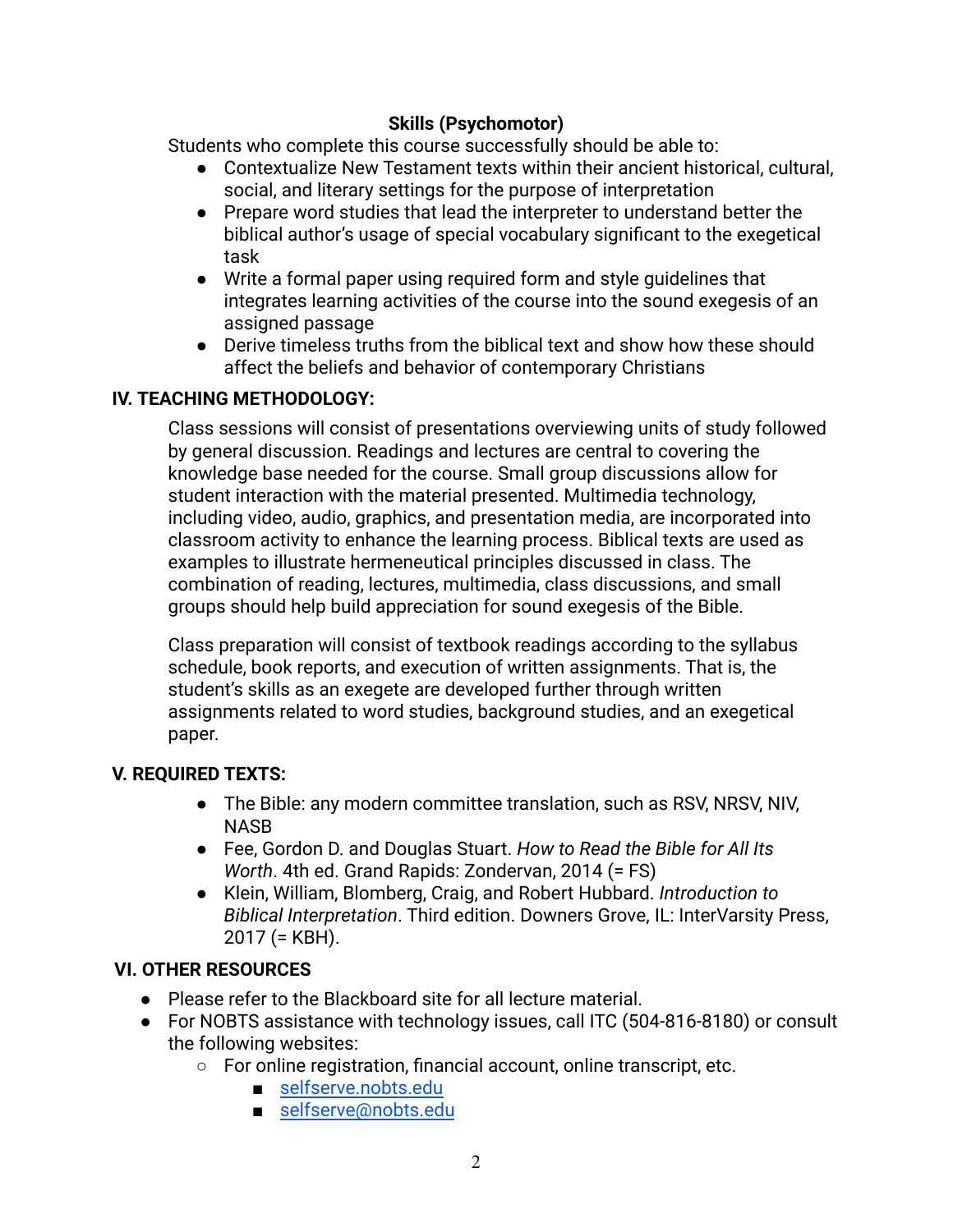- For Blackboard Learning Management system:
	- [nobts.blackboard.com](https://nobts.blackboard.com/)
	- [blackboardhelpdesk@nobts.edu](mailto:blackboardhelpdesk@nobts.edu))
- For general technical questions and support requests:
	- [www.nobts.edu/itc](http://www.nobts.edu/itc)
	- [itcsupport@nobts.edu](mailto:itcsupport@nobts.edu)
- NOBTS maintains "The Write Stuff" Center (HSC 290B, x8193) to improve English writing at the graduate level. Students can receive writing guides, tips, and valuable information towards becoming a better writer. Email [writingcenter@nobts.edu](mailto:writingcenter@nobts.edu)

## **VII. REQUIREMENTS IN THE COURSE:**

## **A.** *Pre-Intensive Assignments (Due Beginning of Intensive)*

1. **Textbook Reading.** *Students are required to read both textbooks prior to the beginning of the* Intensive (FS *and* KBH). This requirement is crucial to the student's ability to absorb lecture material presented during the Intensive.

2. **Textbook Reading Report (25%).** Students will compile a reading report *to be submitted at the beginning of the* Intensive. The report (explained in 2.2.1-2.3 will be single-spaced, 12 point Times or Times New Roman, with one-inch margins. *Length is not an issue (unless/until specified).* Submit this via Blackboard (or via email to both professors and graders). If submitted in person, do not use plastic or cardboard covers or binders of any kind. Simply staple the report in the top left corner. The report will have the following three parts:

*2.1 Reading Percentage:* The student will indicate in a statement the estimated percentage of required reading from each book that they completed prior to the beginning of the Intensive.

## *2.2 History of Interpretation:*

2.2.1 Briefly evaluate how the major ideas in each era of interpretation presented in chapter 2 of KBH shaped or impacted the church's interpretation:

- Jewish Interpretation
- The Apostolic Period
- The Patristic Period
- The Middle Ages
- The Reformation
- The Post-Reformation Period
- The Modern Period

2.2.2 Based on the reading for each period, identify questions for conversation in class that you believe impact the understanding and application of the biblical text.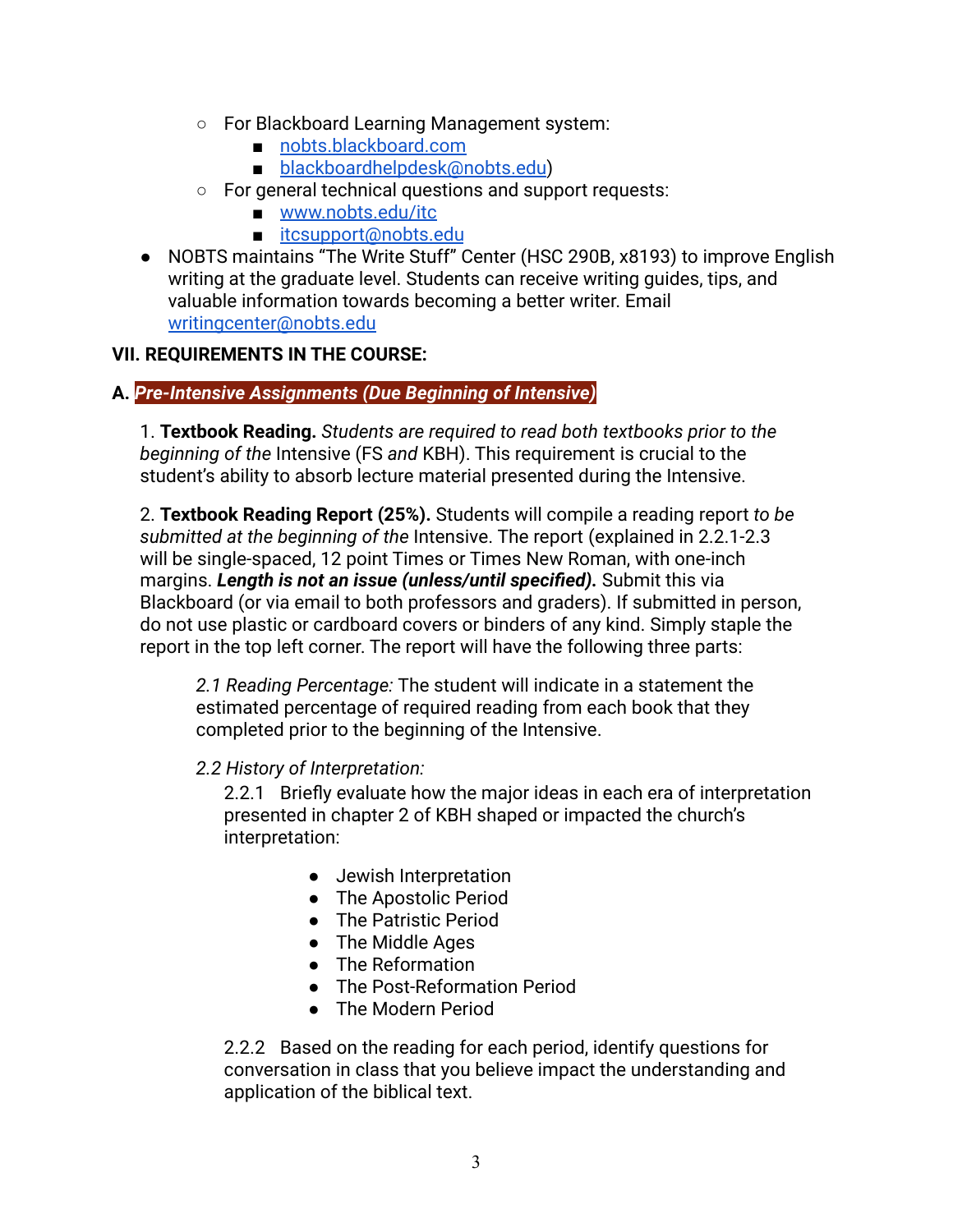2.2.3 *Optional, extra credit:* Create *either* a 5-minute video *or* a detailed Powerpoint-type slideshow, including narration, demonstrating an interpretation of a particular biblical passage using one specific historical approach to interpretation.

*2.3 Genre Guidelines:* The student will identify the essence of each biblical genre from the combined reading of both textbooks. The summary for each genre should be *no more than one page single-spaced*. These nine major genres are:

- Narrative
- Prophecy
- Acts
- Law
- Wisdom
- Epistles
- Poetry
- Gospel
- Revelation

#### **B. Intensive** *Assignments (Due During the Intensive)*

- **1. Class Participation (10%).** The student will prepare for each class by reviewing the material in the two textbooks for the assigned topics for the day. The student may be asked to prepare some material in a class handout or to participate in some activity outside of class. Class participation for each session will impact the final grade.
- **2. Historical Background Study (15%).** The student will address the following components of a background study: (1) Authorship, audience, occasion, and date; (2) the socio-cultural themes addressed in the text for the assigned passage.

The study will be five to eight pages (approximately 2,500-4,000 words), single-spaced, 12 point Times or Times New Roman, with one-inch margins. Submit the background study via Blackboard. An example of the background study format is given at the end of this syllabus.

*The background study is due on Friday.* Late penalty is five points per each subsequent day.

## **C.** *Post-***Intensive** *Assignments (Due After the Intensive)*

**1. Word Study- due one week after the Intensive (15%):**

The student will compile a word study for an assigned passage. The study will be two-three pages (1,000-1,500 words), single-spaced, 12 point Times or Times New Roman, with one-inch margins. *The word study is due the next Friday, one week after the* Intensive*.* Submit the word study via Blackboard. Late penalty is five points per day.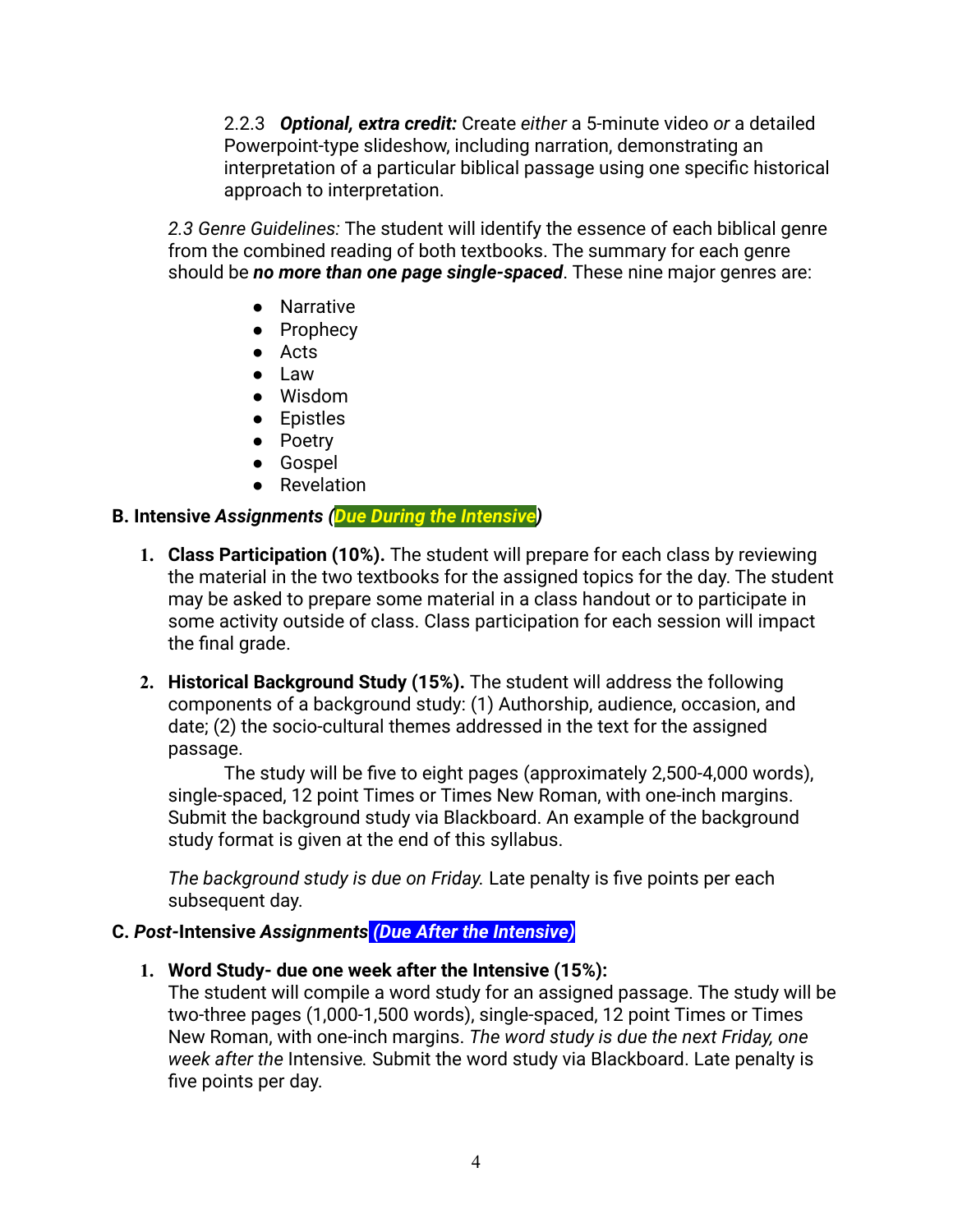**2. Stage I Exegetical Paper, Embedded Paper - due 3 weeks after the Intensive (20%):**

This paper contains the primary steps to be taken in a full-blown exegesis of a biblical passage. (5,000-6,500 words). Late penalty is five points per day.

The paper must follow the steps listed below, in the order given. This paper is not a typical term paper in the sense of having an ordered introduction, purpose statement, thought development, and conclusion. The final product will be a collection of the separate sections, but they are all ordered in a logical sequence that should help in sermon preparation. In doing this exercise, the essential steps for a proper exegesis are learned.

*Historical Background Reshaped*. Drawing the most pertinent information from your earlier background paper (don't just copy and paste), explain clearly how the historical background affects the interpretation of your text. (approximately 2 pages)

*Word Study Reshaped*. Include here the major results of the previous word study. Explain clearly how the word study affects the interpretation of your text. Do not include all of the raw data presented earlier. (approximately 1 page or less)

*Literary Analysis*. COMMENTARIES AND SURVEYS MAY BE USED. (1) Create a brief overview of the thematic development of the entire book in which your passage is located. (2) Make a detailed outline of the immediate context of your passage, explaining how your assigned passage fits into both the larger context and the immediate context. (approximately 1 page for part 1; 1-2 pages for part 2)

*Thought Analysis*. In one sentence statements, identify the themes (major and minor) addressed in each unit of thought (typically, a paragraph). The intention here is to compile an analysis of what ideas (and frequency of) occur in text. (1-2 pages)

*Verse Analysis*. NO COMMENTARY USE PERMITTED. Comment on important features of individual verses or paragraphs. Do not merely repeat or copy the words of each unit; instead, critically summarize what's being taught. How do the parts effect the whole message? Be sure to comment on the flow of the argument or story-line from verse to verse (or paragraph to paragraph) and address (1) why certain things are stated in the particular way they are, (2) why certain statements are included where they are, and (3) why there may be omissions of expected materials, etc. Do your best to recognize the "big idea" of your passage and support that by pointing out the supporting theological words or ideas. If applicable, note where else in the book or in other Biblical books those exact words or ideas are found. Concordances, theological word books, and cross- referencing guides may be used, but commentaries may not be used here. (3-5 pages)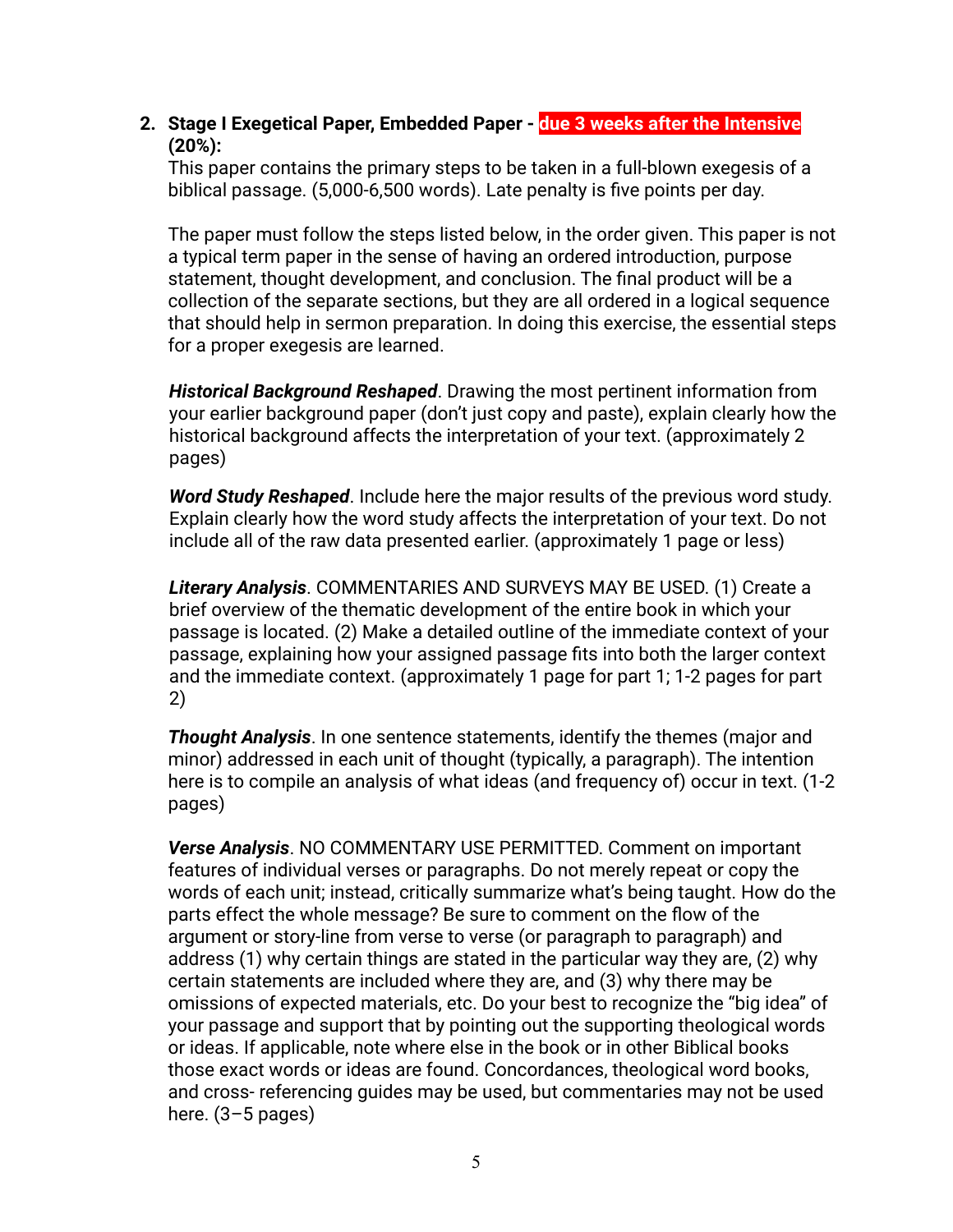*Commentary Comparison*. Include here any additional, essential insights gleaned from at least three exegetical commentaries. These must be insights that you have not already addressed in the above work. Other than for your literary analysis, only consult commentaries at this stage in your work. (1-2 page)

*Note: Page numbers here are suggested guides only. They may be adjusted as needed*, provided that the assigned areas are covered adequately within the confines of 10-13 pages, single spaced.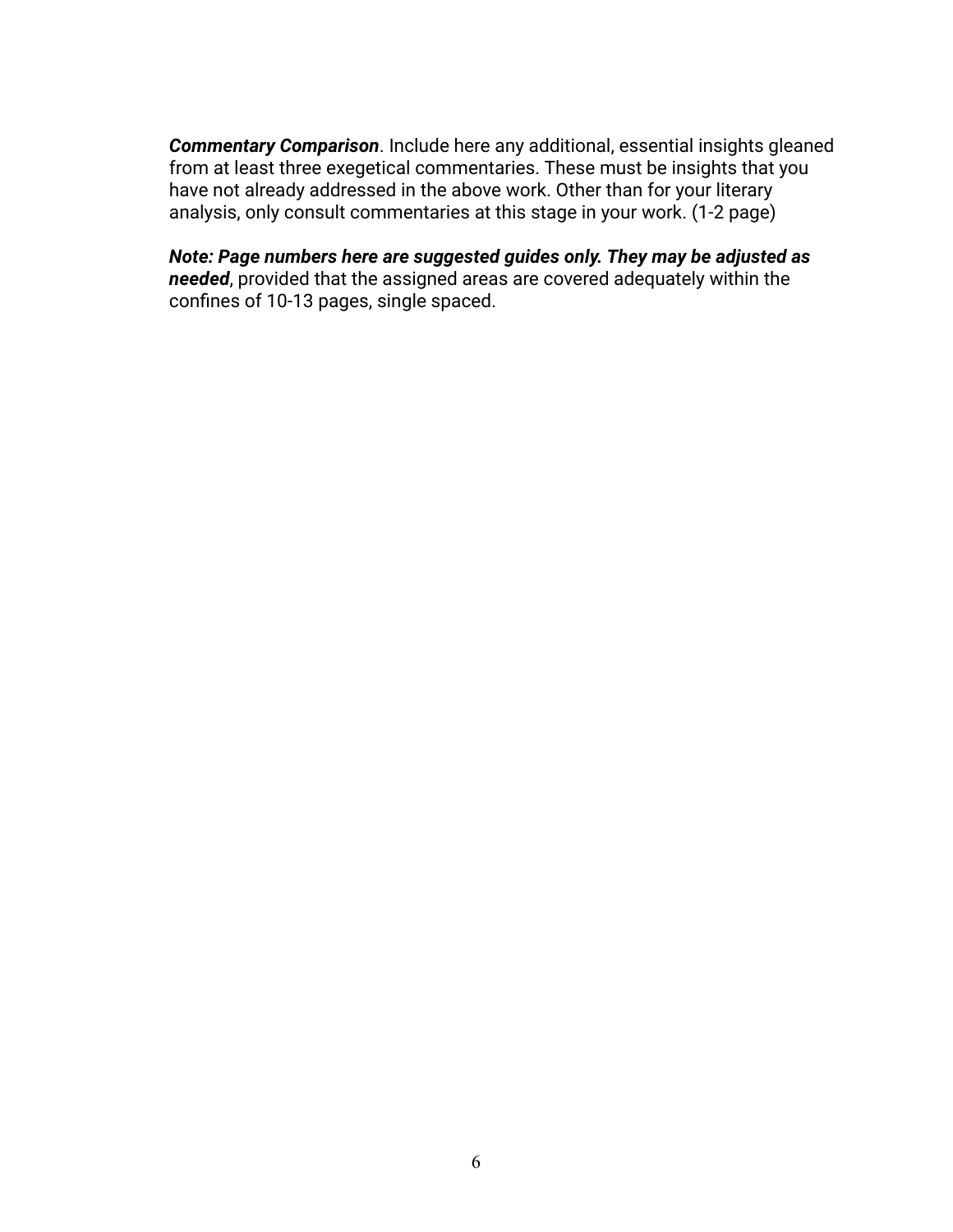## **COMPETENCY ASSESSMENT RUBRIC—EMBEDDED ASSIGNMENT Exegetical Paper**

# **BSHM5310 Introduction to Biblical Hermeneutics**

| <b>Student:</b> | Site:   |  |
|-----------------|---------|--|
| Semester:       | Format: |  |

## **Student Learning Outcomes:**

1. The student will be able to understand the principles guiding the exegetical process for biblical interpretation.

2. The student will be able to use appropriate tools, resources, and methods to apply sound exegetical principles toward biblical interpretation.

3. The student will be able to communicate clearly the meaning of the biblical text to a contemporary audience.

## **Assignment Description:**

1. The exegetical paper will serve as the embedded assignment instrument to assess competency.

2. The student should indicate an understanding of the principles guiding the exegetical process for biblical interpretation.

3. The student should indicate the use of appropriate tools, methods, and resources in the application of sound exegetical principles.

4. The student should communicate clearly the meaning of the biblical text, keeping in mind the contemporary audience

| <b>DOMAIN</b>                        | LEVEL                                                                                         | <b>EVALUATION</b> |  |   |   |  |
|--------------------------------------|-----------------------------------------------------------------------------------------------|-------------------|--|---|---|--|
|                                      |                                                                                               | 0                 |  | 2 | 3 |  |
| <b>UNDERSTANDING</b><br>The Student: | Understood the principles guiding the exegetical<br>process for biblical interpretation       |                   |  |   |   |  |
| APPLICATION<br>The Student:          | Used appropriate tools to apply sound exegetical<br>principles toward biblical interpretation |                   |  |   |   |  |
| <b>COMMUNICATION</b><br>The Student: | Communicated clearly the meaning of the biblical<br>text to a contemporary audience           |                   |  |   |   |  |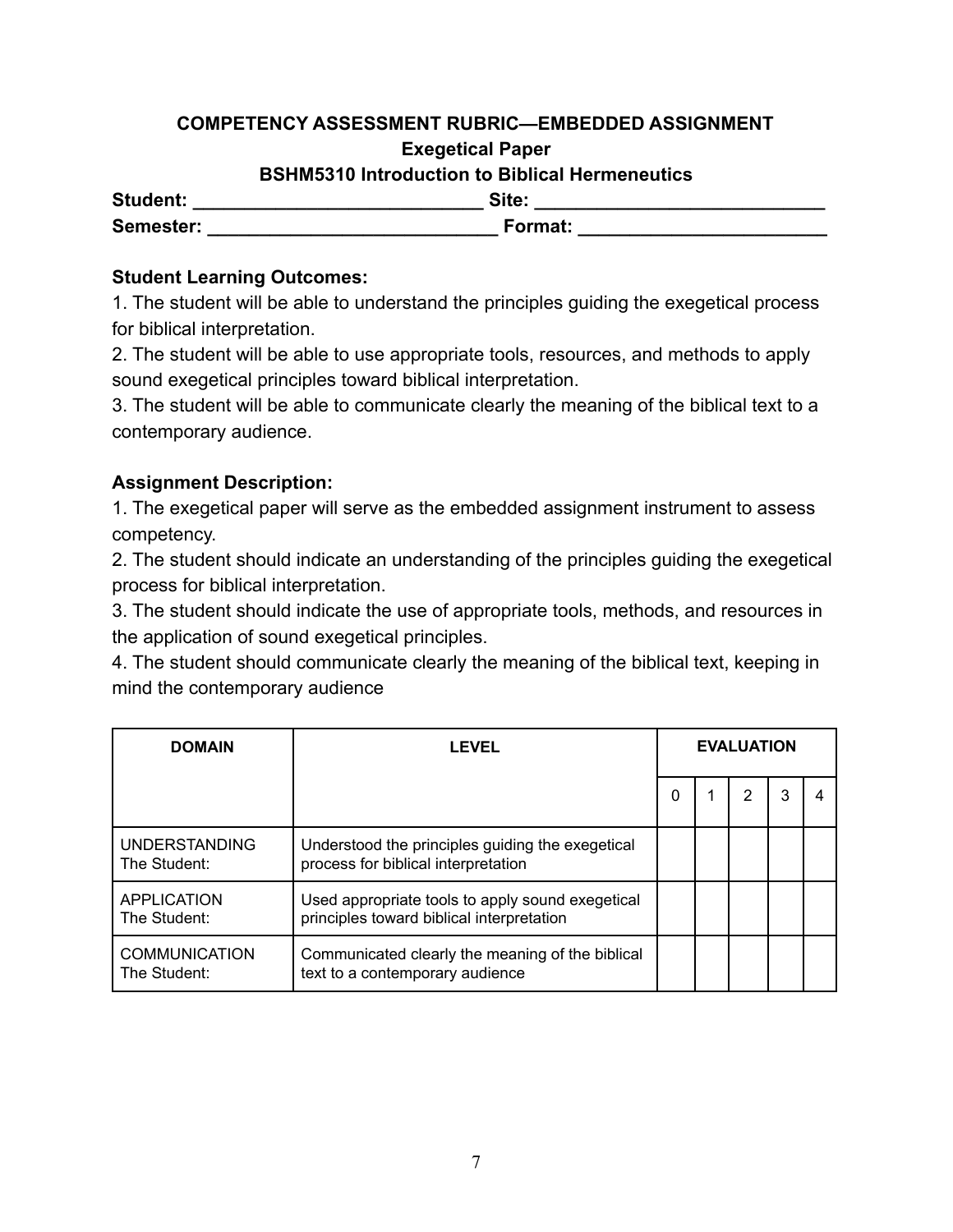**3. Stage II: Application (15%): Due five weeks from the last Friday session–11:59 pm.** Late penalty is five points per day.

Stage 2 is all about application of the biblical passage. The following three areas must be addressed:

(1) Connect the contemporary audience with the text--create the means by which your hearers hear and see what the original audience understood. Use insights drawn from your stage I exegesis.

(2) Establish the intended purpose of the text--help your audience see, based on clues embedded in the text, how the author accomplished this purpose.

(3) In keeping with (1) and (2), provide appropriate points of application so that the contemporary audience can readily perceive how the text demands a response from them.

The paper must meet the following criteria:

Using the research developed from the Stage I Exegetical Assignment, the student is to write a polished, 5-7 page paper (1,250-1,750 words), **double spaced**, demonstrating how well you have understood the process from exegesis to exposition..

The Student should demonstrate how Bible study tools, hermeneutical principles, and exegetical analysis work together to communicate the meaning of the biblical text.

The student should endeavor to apply the "what a text means to them" to a selected contemporary audience, resulting in "what it means to us."

The Stage 2 paper may take one of two forms: (1) a ready to deliver, word-for-word sermon manuscript; (2) a teaching article, as could be found in a publication or small group literature.

## **D.** *Extra Credit*

In additional to the extra credit available before the Intensive through the optional assignment, extra credit may be earned after Intensive by reviewing one of the following books in 2 to 3 pages (up to +3 points on final average), *due at the same time as the Stage 2 paper, after the* Intensive:

- Corley, Lemke, and Lovejoy. *Biblical Hermeneutics*
- Crenshaw, James. *Trembling at the Threshold of a Biblical Text*
- Dyrness, William. *How Does America Hear the Gospel?*
- Felder, Cain Hope, ed. *Stony the Road We Trod*
- Kaiser, Jr., Walter C. and Moises Silva. *An Introduction to Biblical Hermeneutics: The Search for Meaning*
- Silva, Moises. *Foundations of Contemporary Interpretation*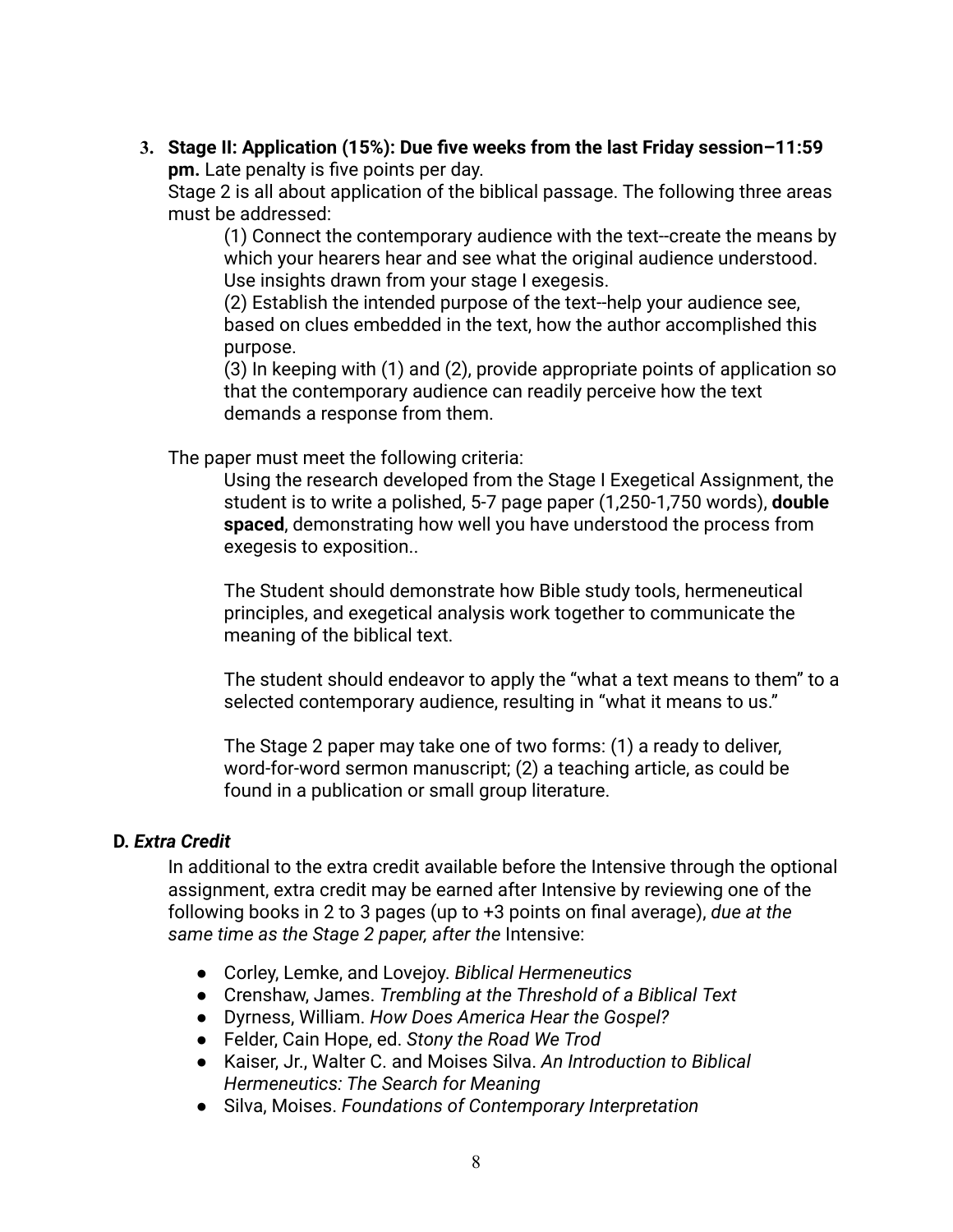- Sire, James W. *The Universe Next Door*
- Stein, Robert H. *Playing by the Rules: A Basic Guide to Interpreting the Bible*
- Webb, William J. *Slaves, Women & Homosexuals: Exploring the Hermeneutics of Cultural Analysis*
- Wright, Christopher J. H. *Knowing Jesus Through the Old Testament*

#### **E.** *Grading*

- reading report (25%) *due before the Intensive*
- class participation (10%) earned daily *during Intensive*
- background study (15%) *due the Friday of the Intensive*
- word study (15%) *due Friday one week after the Intensive*
- Step 1: Exegesis (20%) *due Friday three weeks after the Intensive*
- Step 2: Application (15%) *due Friday five weeks after the Intensive*

## **VIII. Schedule:**

#### **Monday: Introduction, Models, Canon**

| Session 1-2:00-5:00 PM                                                                |           |
|---------------------------------------------------------------------------------------|-----------|
| 1 <sup>st</sup> Hr: Introduction and Components of a Model (FS: 21-35; KBH: 33-65) CR |           |
| 2 <sup>nd</sup> Hr: Ancient Jewish Models (KBH: 66-77)                                | <b>AE</b> |
| 3rd Hr: Ancient Christian Models (KBH: 77-91)                                         | CR.       |
| Session 2-6:30-9:00 PM                                                                |           |
| 1 <sup>st</sup> Hr: Reformation, Post-Reformation Models (KBH: 92-98)                 | CR.       |
| 2 <sup>nd</sup> Hr: Modern, Post-Modern Models (KBH: 99-164)                          | <b>AE</b> |
| 3rd Hr: Canon, Trans., Tools (FS: 36-56; 275-90; KBH: 165-200; 637-81)                | <b>AE</b> |
|                                                                                       |           |

## **Tuesday: Interpreter, Prose and Poetry, OT Narrative**

| Session 1–8:30–11:30 AM<br>1 <sup>st</sup> Hr: Task of Interpretation                                                                                        |             |
|--------------------------------------------------------------------------------------------------------------------------------------------------------------|-------------|
| AE<br>$2nd$ Hr: Interpreter, Goal, and Application (KBH: 201-89; 571-636)<br>3rd Hr: General Rules-Prose (KBH: 293-360) Literary/Historical Background<br>AE | CR          |
| Session $2-1:00-4:00$ PM                                                                                                                                     |             |
| 1 <sup>st</sup> Hr: Word Studies (OT & NT) (KBH, 324-44)                                                                                                     | AE/CR       |
| $2nd$ Light Conoral Bulge-Bootsy/Boolma (EQ: 212.22: VBL: 261-412)                                                                                           | $\Lambda$ E |

# 2 nd Hr: General Rules—Poetry/Psalms (FS: 212-32; KBH: 361–413) AE 3 rd Hr: Library Practicum AE/CR

## **Wednesday: Law, Prophets, Gospels, Parables**

*Session 1—8:30–11:30 AM*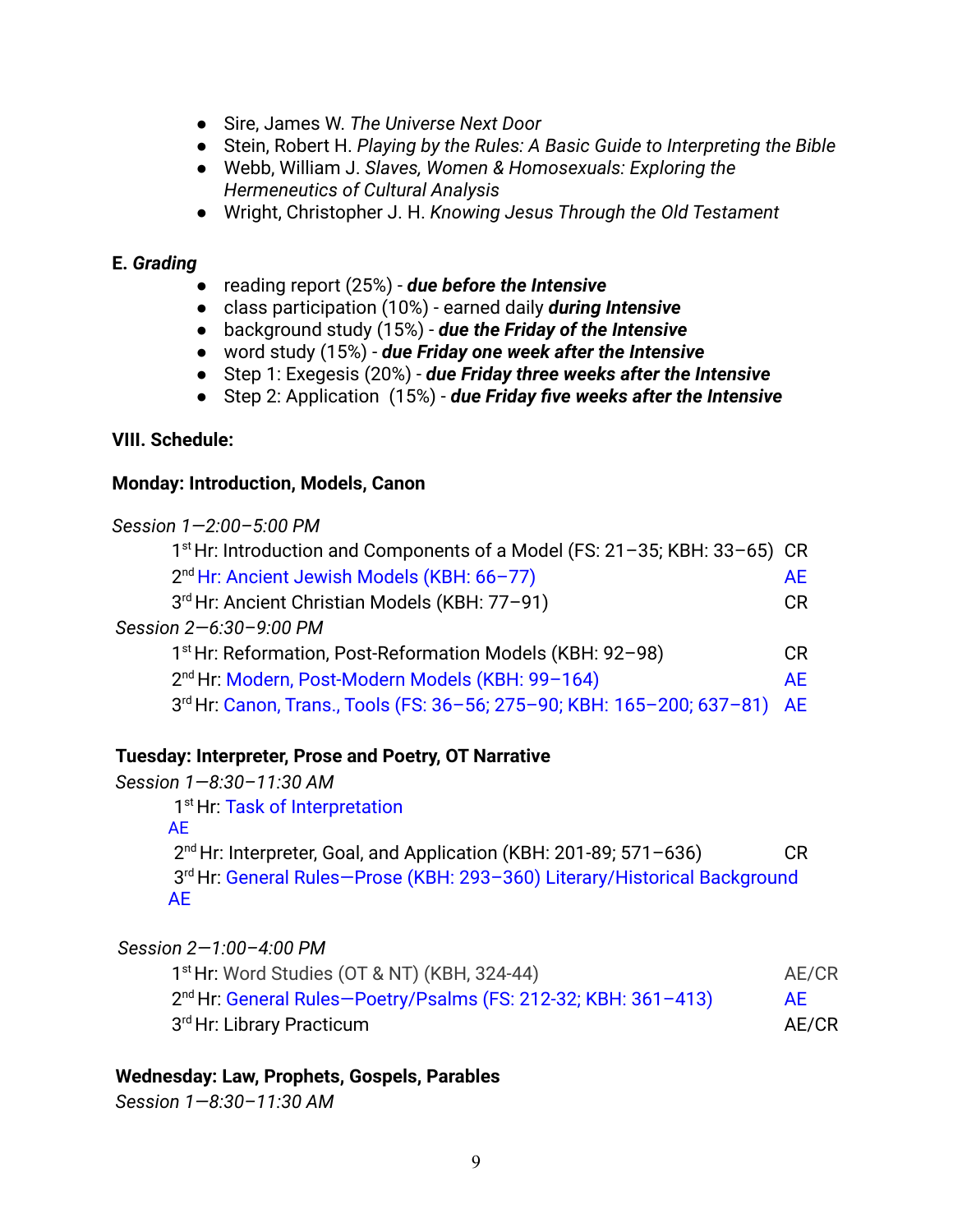| 1 <sup>st</sup> Hr: Interpreting OT Narrative (FS: 93-111; KBH: 418-50; 510-31)<br>2 <sup>nd</sup> Hr: Interpreting OT Narrative KBH: 510-31)<br>3rd Hr: Interpreting OT Law (FS: 168-86; KBH: 438-50)                               | <b>AE</b><br><b>AE</b><br><b>AE</b> |
|--------------------------------------------------------------------------------------------------------------------------------------------------------------------------------------------------------------------------------------|-------------------------------------|
| Session 2-1:00-4:00 PM                                                                                                                                                                                                               |                                     |
| 1 <sup>st</sup> Hr: Interpreting NT Gospels 1: (FS: 132-53)<br>2 <sup>nd</sup> Hr: Interpreting NT Gospels 2: (KBH: 510-32)<br>3rd Hr: Interpreting NT Parables (FS: 154-67)                                                         | <b>CR</b><br><b>CR</b><br><b>CR</b> |
| Thursday: Wisdom, Narrative, Epistles                                                                                                                                                                                                |                                     |
| Session 1-8:30-11:30 AM<br>1 <sup>st</sup> Hr: Interpreting OT Wisdom (FS: 225-48; KBH: 493-509)<br>2 <sup>nd</sup> Hr: Interpreting NT Narrative: Acts (FS: 107-125; KBH: 532-41)<br>3rd Hr: Interpreting NT Epistles 1 (FS: 55-87) | <b>AE</b><br><b>CR</b><br><b>CR</b> |
| Session 2-1:00-4:00 PM                                                                                                                                                                                                               |                                     |
| 1 <sup>st</sup> Hr: Interpreting NT Epistles 2 (KBH: 541-58)<br>2 <sup>nd</sup> Hr: Interpreting OT Prophecy (FS: 187-211)<br>2 <sup>rd</sup> Hr: Interpreting OT Prophecy (KBH: 462-93)                                             | CR<br><b>AE</b><br><b>AE</b>        |
| <b>Friday: Epistles, Apocalyptic</b>                                                                                                                                                                                                 |                                     |
| Session 1-8:30-11:30 AM-Background Study due<br>1 <sup>st</sup> Hr: Open Time for discussion<br>2 <sup>nd</sup> Hr: Interpreting NT Apocalyptic 1 (FS: 249-64)<br>3rd Hr: Interpreting NT Apocalyptic 2 (KBH: 558-67)                | <b>CR</b><br><b>CR</b>              |
| IX. Bibliography:                                                                                                                                                                                                                    |                                     |
| Achtemeier, Paul. An Introduction to the New Hermeneutic. Westminster, 1969.<br>Alter, Robert. The Art of Biblical Narrative. Basic Books, 2011.                                                                                     |                                     |

\_\_\_\_\_\_\_\_. *The Art of Biblical Poetry*. Basic Books, 2011. Barton, John. *The Cambridge Companion to Biblical Interpretation*. Cambridge University Press, 1998.

- Beale, G. K. *The Right Doctrine from the Wrong Text? Essays on the Use of the Old Testament in the New*. Grand Rapids: Baker, 1994.
- Beale, G. K. and D. A. Carson, eds., *Commentary on the New Testament Use of the Old Testament*. G.R.: Baker, 2007.

Berding, Kenneth, et al. *Three Views on the New Testament Use of the Old Testament*. Berkhof, Louis. *Principles of Biblical Interpretation*. Grand Rapids: Baker, 2003.

Black, David, and David S. Dockery*. Interpreting the New Testament*. Nashville: B&H, 2001.

\_\_\_\_\_\_\_\_. *New Testament Criticism and Interpretation*. Grand Rapids: Zondervan, 1991. Blomberg, Craig L. *A Handbook of New Testament Exegesis*. Grand Rapids: Baker, 2010.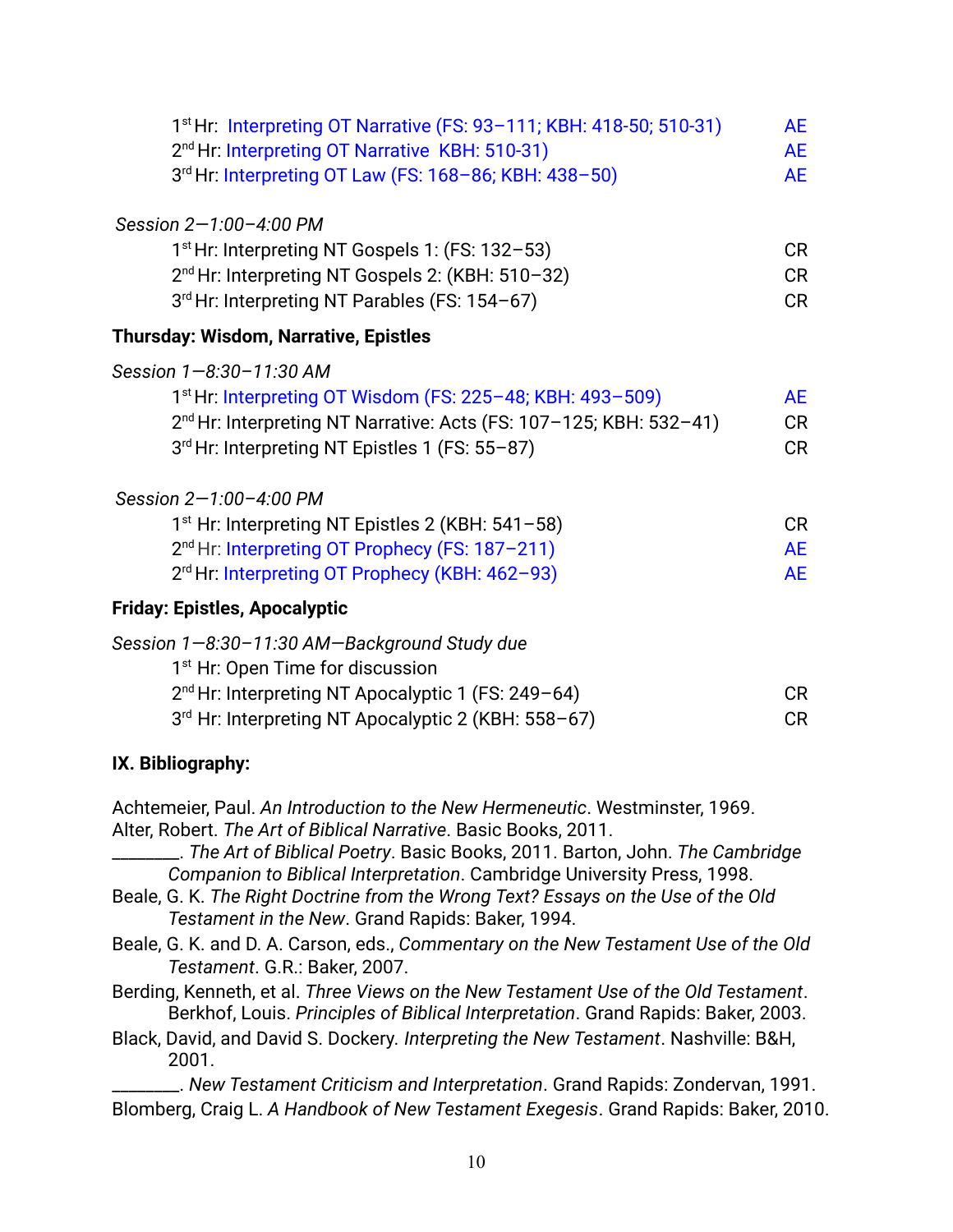- Black, David\_. *Interpreting the Parables*. IVP, 1990. Bock, Darrell L. and Buist M. Fanning. *Interpreting the New Testament: Introduction to the Art and Science of Exegesis*. Crossway, 2006.
- Bray, Gerald. *Biblical Interpretation: Past and Present*. Downers Grove, IL: InterVarsity, 1996.
- Brent, Sandy, and Ronald Giese. *Cracking Old Testament Codes: A Guide to Interpreting the Literary Genres of the Old Testament*. Nashville: B&H, 2005.
- Broyles, Craig C. *Interpreting the Old Testament: A Guide for Exegesis*. Grand Rapids: Baker, 2001.
- Brown, J. *Scripture as Communication: Introducing Biblical Hermeneutics.* Grand Rapids: Baker, 2007. Carson, D. A. *Exegetical Fallacies*. Grand Rapids: Baker, 1996.
- Chisholm, Robert B., Jr. *From Exegesis to Exposition: A Practical Guide to Using Bible Hebrew*. Grand Rapids: Baker, 1999.
- Collins, John. *The Apocalyptic Imagination: An Introduction to Jewish Apocalyptic Literature*. Grand Rapids: Eerdmans, 1998.
- Conzelmann, Hans, and Andreas Lindemann*. Interpreting the New Testament: An Introduction to the Principles and Methods of N. T. Exegesis*. Grand Rapids: Baker, 1994.
- Corley, Bruce, Steve Lemke,and Grant Lovejoy. *Biblical Hermeneutics: A Comprehensive Introduction to Interpreting Scripture*. Nashville: B&H, 2002.
- Couch, Mal. *An Introduction to Classical Evangelical Hermeneutics: A Guide to the History and Practice of Biblical Interpretation*. Kregel, 2000.
- Crenshaw, James. *Trembling at the Threshold of a Biblical Text.* Grand Rapids: Eerdmans, 1994.
- Dana, H. E. *Searching the Scriptures: A Handbook of New Testament Hermeneutics*. Kansas City: Central Seminary Press, 1946.
- Davis, Ellen F. and Richard B. Hays*. The Art of Reading Scripture*. Grand Rapids: Eerdmans, 2003.
- Dockery, David, et al. *Foundations for Biblical Interpretation*. Nashville: B&H, 1994.

Duvall, J. Scott, and J. Daniel Hays. *Grasping God's Word: A Hands-On Approach to Reading, Interpreting, and Applying the Bible*. Grand Rapids: Zondervan, 2005.

\_\_\_\_\_\_\_\_. *Journey into God's Word: Your Guide to Understanding and Applying the Bible*. Grand Rapids: Zondervan, 2008.

Dyrness, William. *How Does America Hear the Gospel?* Grand Rapids: Eerdmans, 1989.

- Fee, Gordon. *Gospel and Spirit*: *Issues in New Testament Hermeneutics*. Hendrickson, 1991.
- \_\_\_\_\_\_\_\_. *How to Read the Bible for All Its Worth*. Grand Rapids: Zondervan, 2003.
- \_\_\_\_\_\_\_\_. *New Testament Exegesis: A Handbook for Students and Pastors*. Westminster, 2002.
- Goldingay, John. *Key Questions about Biblical Interpretation: Old Testament Answers*. Grand Rapids: Baker, 2011.
- Goldsworthy, G. *Gospel-Centered Hermeneutics.* Downers Grove, IL: InterVarsity, 2006.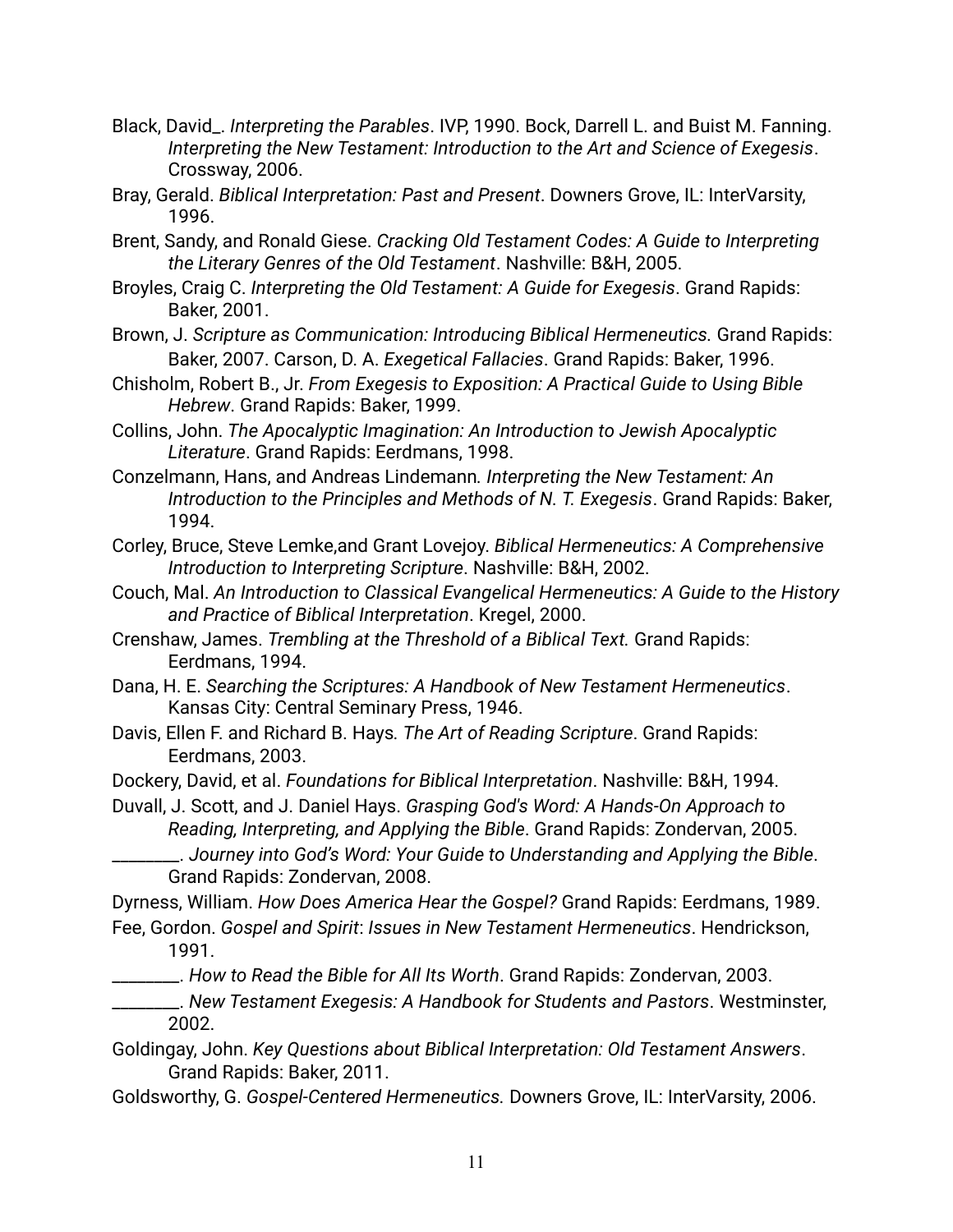- Gorman, Michael. Elements of Biblical Exegesis: A Basic Guide for Students and Ministers. Grand Rapids: Baker, 2008.
- Green, Joel. *Hearing the New Testament: Strategies for Interpretation*. Grand Rapids: Zondervan, 2010.
- Greidanus, Sidney. *The Modern Preacher and the Ancient Text*: *Interpreting and Preaching Biblical Literature. Grand Rapids: Zondervan, 1989.*
- Hayes, John and Carl Holladay. *Biblical Exegesis: A Beginner's Handbook.* Westminster, 2007. *Johnson, Elloitt E. Expository Hermeneutics: An Introduction*. Grand Rapids: Zondervan, 1990.
- Kaiser, Jr., Walter C. and Moises Silva. *An Introduction to Biblical Hermeneutics: The Search for Meaning*. Grand Rapids: Zondervan, 1994.
- Klauck, Hans-Josef. *Ancient Letters and the New Testament: A Guide to Context and Exegesis*. Baylor University Press, 2006.
- Klein, William. Handbook for Personal Bible Study. Colorado Springs: NavPress, 2008. \_\_\_\_\_\_\_\_, Blomberg, Craig, and Robert Hubbard. *Introduction to Biblical Interpretation*.
	- Downers Grove, IL: InterVarsity Press, 2004.
- Kistemaker, Simon. *The Parables: Understanding the Stories Jesus Told*. Grand Rapids: Baker, 2002.
- Köstenberger, Andreas J. and Richard Patterson. *Invitation to Biblical Interpretation: Exploring the Hermeneutical Triad of History, Literature, and Theology*. Kregel, 2011.
- Longenecker, Richard N. *Biblical Exegesis in the Apostolic Period*. Grand Rapids: Eerdmans, 1999.
- Longman, T. and L. Ryken, eds. *A Complete Literary Guide to the Bible.* Grand Rapids: Zondervan, 1993.
- Maier, Gerhard. *Biblical Hermeneutics*. Crossway Books, 1994.
- Marshall, I. Howard. *New Testament Interpretation: Essays on Principles and Methods*. Wipf & Stock, 2006.
- McKnight, Scot. *Introducing New Testament Interpretation*. Grand Rapids: Baker, 1990. Mickelsen, Berkeley. Interpreting the Bible. Grand Rapids: Eerdmans, 1963.
- Moyise, Steve*. Paul and Scripture: Studying the New Testament Use of the Old Testament*. Grand Rapids: Baker, 2010.
- Osborne, Grant. *The Hermeneutical Spiral: A Comprehensive Introduction to Biblical Interpretation*. Downers Grove, IL: InterVarsity, 1991.
- Plummer, Robert L. *40 Questions about Interpreting the Bible*. Kregel, 2010.
- Ramm, Bernard. *Protestant Biblical Interpretation: A Textbook of Hermeneutics.* Grand Rapids, Baker, 1980.
- Reddish, Mitchell. *Apocalyptic Literature: A Reader.* Grand Rapids: Henddrickson, 1995.
- Rohrbaugh, Richard L. *Social Sciences and New Testament Hermeneutics*. Grand Rapids: Baker, 2003.
- Ryken, Leland. *How to Read the Bible as Literature*. Grand Rapids: Zondervan, 1985. Schreiner, Thomas R. *Interpreting the Pauline Epistles*. Grand Rapids: Baker, 2011.